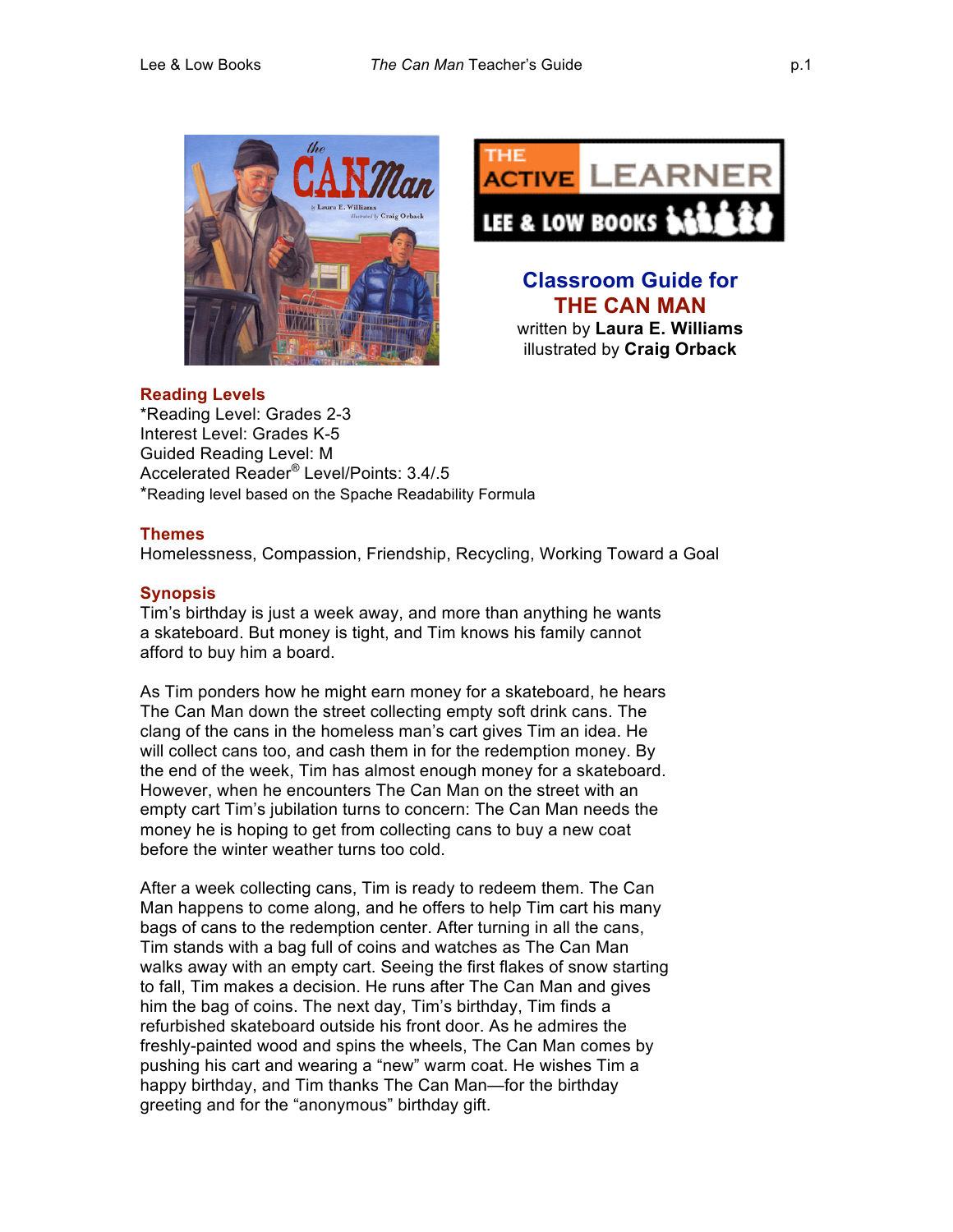Told with honesty and respect, this story will get students thinking about the difference between needs and wants and the satisfaction of helping others.

### **Background**

The author was inspired to write *The Can Man* after seeing a man regularly collecting cans, which he stored in an old shopping cart.

*The Can Man* is especially timely today. Due to the economic downturn and foreclosure crisis that began in 2008, homelessness has been on the rise. Although single men constitute about sixty percent of the homeless population, families constitute about one third of the homeless and are the fastest-growing group of homeless. The purpose of talking about homelessness with students is to enable them to care for others, build compassion, and strengthen character.

Explain that being homeless means that a person or family does not have a place to live. They might be homeless for a day or two or for many weeks or months. A homeless person or family might live in a shelter with a lot of other people, or in a car, or have no structure surrounding them.

Help students understand that being homeless does not mean that a person is bad or that he or she did something wrong. Homelessness is not an illness, and it isn't anything someone wants. It is something that happens to some people who are having a very difficult time and is sometimes caused by bad luck paired with larger economic factors. Also point out that homelessness is not necessarily permanent and often people just need some help to get settled again.

### **Teaching Tip**

You might consider using *The Can Man* as an introduction to a volunteerism unit or a community service day.

# **BEFORE READING**

#### **Prereading Focus Questions**

Before introducing the book to students, you may wish to develop background information, tap prior knowledge, and promote anticipation with questions such as the following:

- 1. What kinds of outdoor activities/sports do you like to do? Do you need special equipment for these activities?
- 2. Have you ever shared something you wanted to keep all to yourself? What was it? How did it make you feel to share? Why?
- 3. What is the difference between a need and a want? Can you give some examples?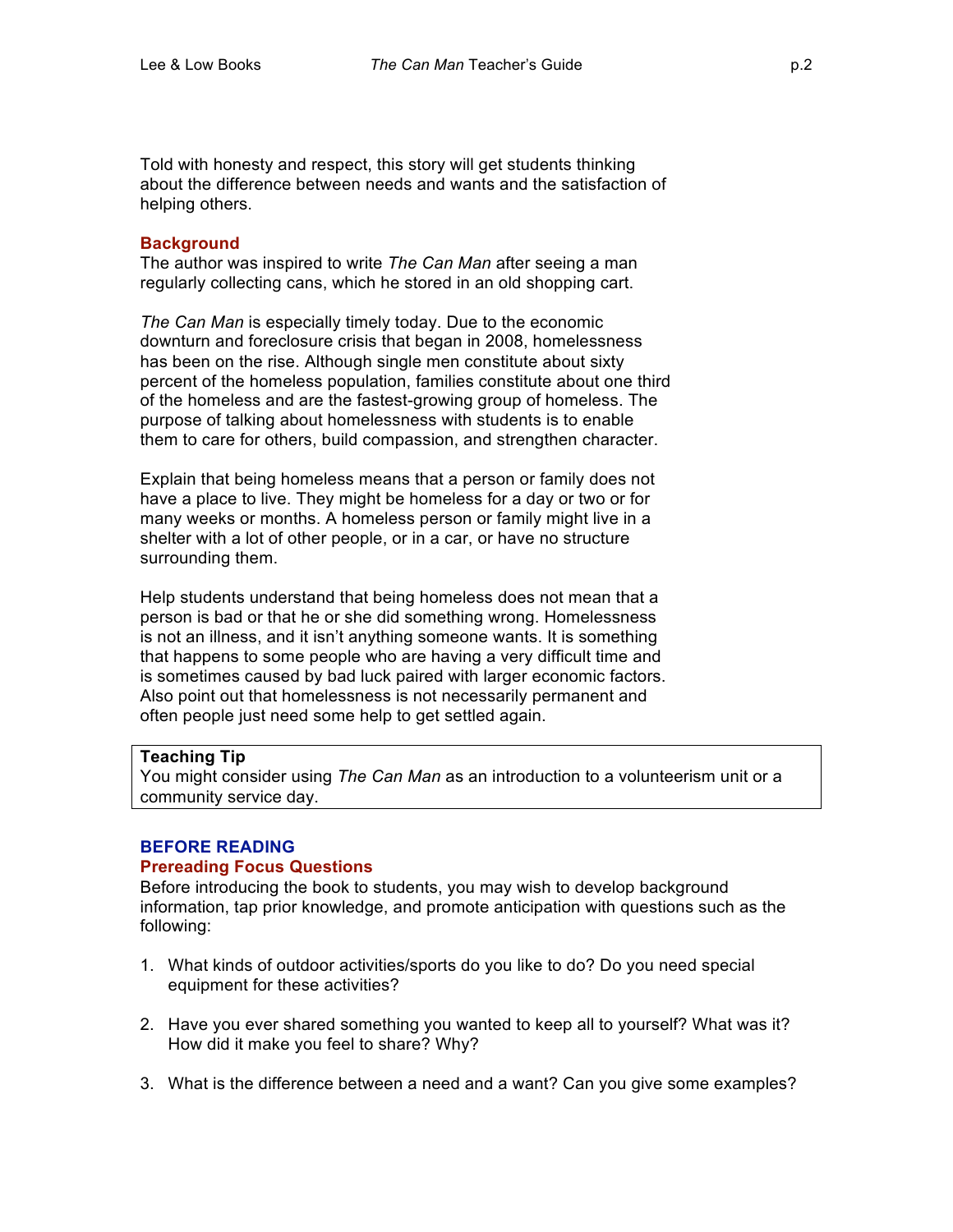- 4. What are some reasons a person might recycle cans? What might the person do with the money he or she gets for cans from a recycling center?
- 5. Have you ever encountered a homeless person? How did seeing that person make you feel? Why?

### **Exploring the Book**

Write the title of the book on a chalkboard. Ask students what they think the title means. What do they think a story with this title might be about?

Show students the front cover. Ask why they think the man is holding a can. What can they tell about the boy and the man from the way they are dressed? Ask students what they think the book might be about based on the illustration.

### **Setting a Purpose for Reading**

Have students read to find out who The Can Man is, what happens to him and the boy on the cover, and what they learn from each other.

#### **VOCABULARY**

Have students write a definition or description for each word or phrase below. Then have students tell or write where and when they last encountered each object.

| barrels           | bakery | reduced price | crate          |
|-------------------|--------|---------------|----------------|
| skateboard        | park   | allowance     | rubber gloves  |
| redemption center |        | shopping cart | auto body shop |

# **AFTER READING**

#### **Discussion Questions**

After students read the book, use these or similar questions to generate discussion, enhance comprehension, and develop understanding of the content. Encourage students to refer back to the text and illustrations in the book to support their responses.

#### **Literal Comprehension**

- 1. Who is the Can Man? What is his real name? Why is he called The Can Man?
- 2. How does Tim know Mr. Peters? How do his parents know Mr. Peters?
- 3. What does Tim want for his birthday? How does he plan to get it? Why won't his parents buy it for him?
- 4. How does Tim get the idea for collecting cans?
- 5. Why does Jamal hesitate before letting Tim work to earn his cans?
- 6. What does Mr. Peters do when he sees Tim with all his bags of cans? What happens once they get to the redemption center?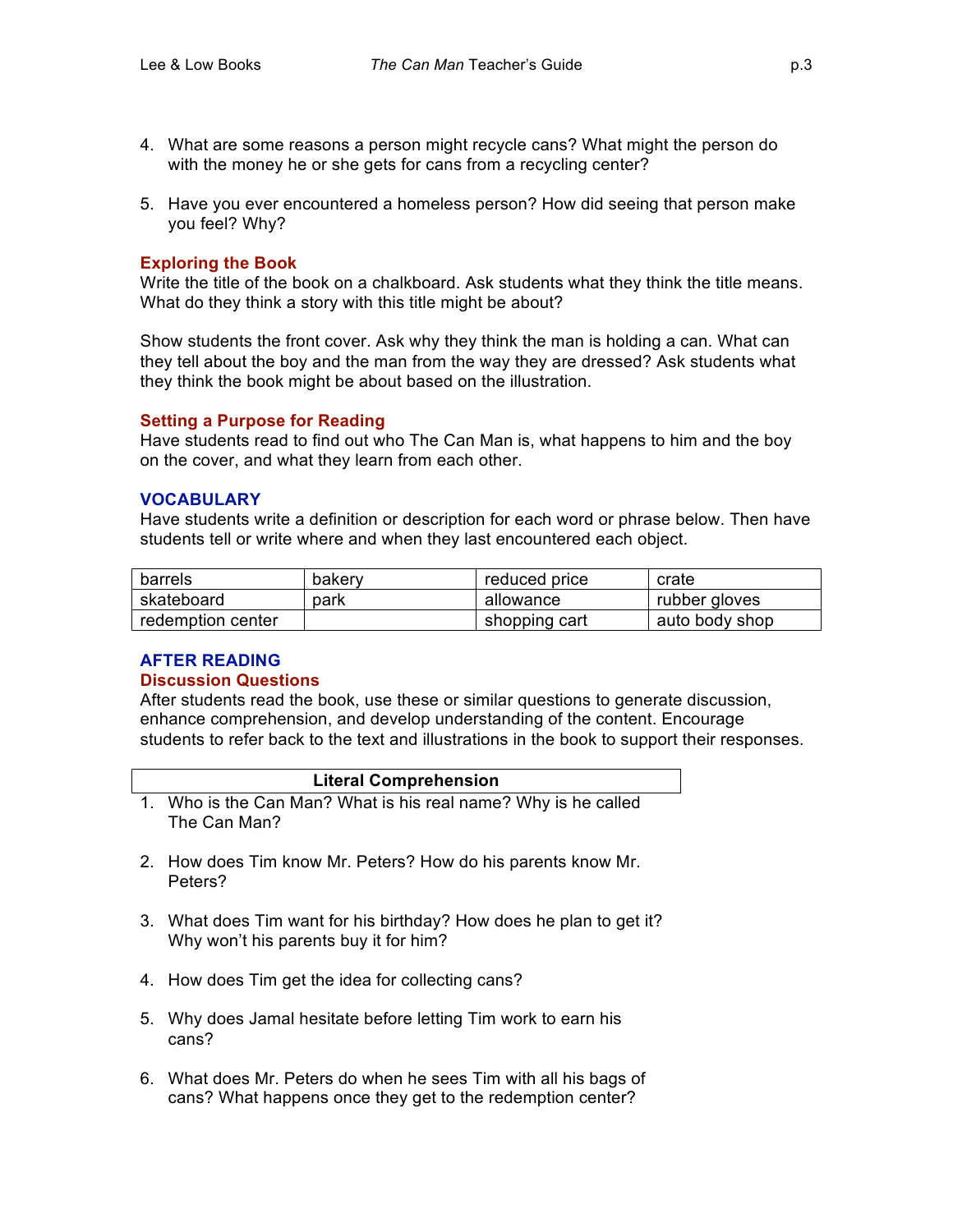# **Extension/Higher Level Thinking**

- 7. Why doesn't Tim think birthday wishes come true? Do you agree with him? Why or why not?
- 8. How do Tim's parents feel about him collecting cans? How can you tell?
- 9. How does Mr. Peters act toward Tim when they talk about collecting cans? How would you act?
- 10. Why did Tim give his money to Mr. Peters? Do you think Tim made the right decision? Why or why not?
- 11. How do you think Tim felt after he gave his money to Mr. Peters? How do you think Mr. Peters felt?
- 12. How does Mr. Peters use the money Time gives him? How do you know?
- 13. Where do you think Mr. Peter's got the skateboard? What makes you think so?
- 14. Why do you think Tim begins calling Mr. Peter's by his name and not The Can Man? Which do you think is more sensitive? Why?
- 15. What do you think Tim learned from his experience? What did you learn?

# **Literature Circles**

If you use literature circles during reading time, students might find the following suggestions helpful in focusing on the different roles of the group members.

- The **Questioner** might use questions similar to the ones in the Discussion Question section of this quide.
- The **Passage Locator** might look for phrases or terms that show what Tim was feeling in different parts of the story.
- The **Illustrato**r might create and label visual representations of important terms and places in the story, such as a skateboard and the redemption center.
- The **Connector** might find other stories about homeless people or families.
- The **Summarizer** might provide a brief summary of the group's reading and discussion points for each meeting.
- The **Investigator** might find information about ways to help others in the community.

**\***There are many resource books available with more information about organizing and implementing literature circles. Three such books you may wish to refer to are: GETTING STARTED WITH LITERATURE CIRCLES by Katherine L. Schlick Noe and Nancy J. Johnson (Christopher-Gordon, 1999), LITERATURE CIRCLES: VOICE AND CHOICE IN BOOK CLUBS AND READING GROUPS by Harvey Daniels (Stenhouse, 2002), and LITERATURE CIRCLES RESOURCE GUIDE by Bonnie Campbell Hill, Katherine L. Schlick Noe, and Nancy J. Johnson (Christopher-Gordon, 2000).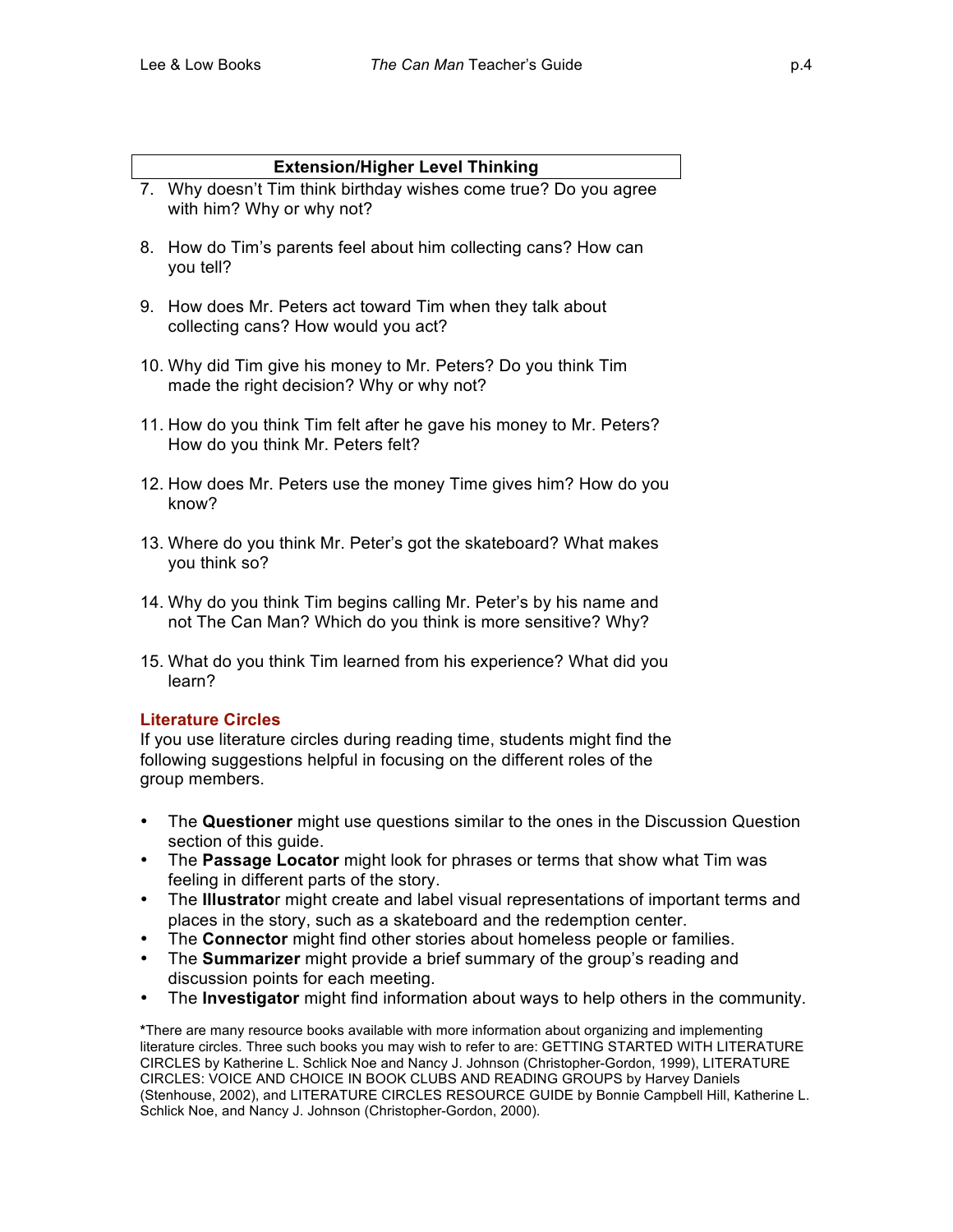### **Reader's Response**

Use the following questions and writing activities to help students practice active reading and personalize their responses to the book. Suggest that students respond in reader's journals, essays, or oral discussion. You may also want to set aside time for students to share and discuss their written work, if they wish to.

- 1. In what ways is this story realistic? In what ways is it unrealistic?
- 2. Have students outline the sequence of events in the story. Then ask them to put a star beside their favorite event. Volunteers may then explain to the class why the chosen event was their favorite.
- 3. Ask students if they have ever personally encountered a homeless person. What happened? How did they react? After reading *The Can Man*, how might they have responded differently?
- 4. What did you learn from this story? How might you turn what you learned into action?
- 5. Have students create a chart to compare and contrast Tim, Mr. Peters, and Mike. Have students think about socio-economic circumstances, needs vs. wants, and general character traits.
- 6. Invite students to write a brief news story or blog entry about what happened and who was involved in *The Can Man*.
- 7. Ask students to consider why this story is timely and how it perhaps relates to conditions in their own community.

# **ELL Teaching Strategies**

These strategies might be helpful to use with students who are English language learners.

- 1. Assign ELL students to read the story aloud with strong English readers/speakers.
- 2. Have each student write three questions about the story. Then let students pair up and discuss the answers to the questions.
- 3. Depending on the students' level of English proficiency, after the first reading:
	- Review the illustrations in order and have students summarize what is happening on each page, first orally, then in writing.
	- Have students work in pairs to retell either the plot of the story or key details. Then ask students to write a short summary, synopsis, or opinion about what they have read.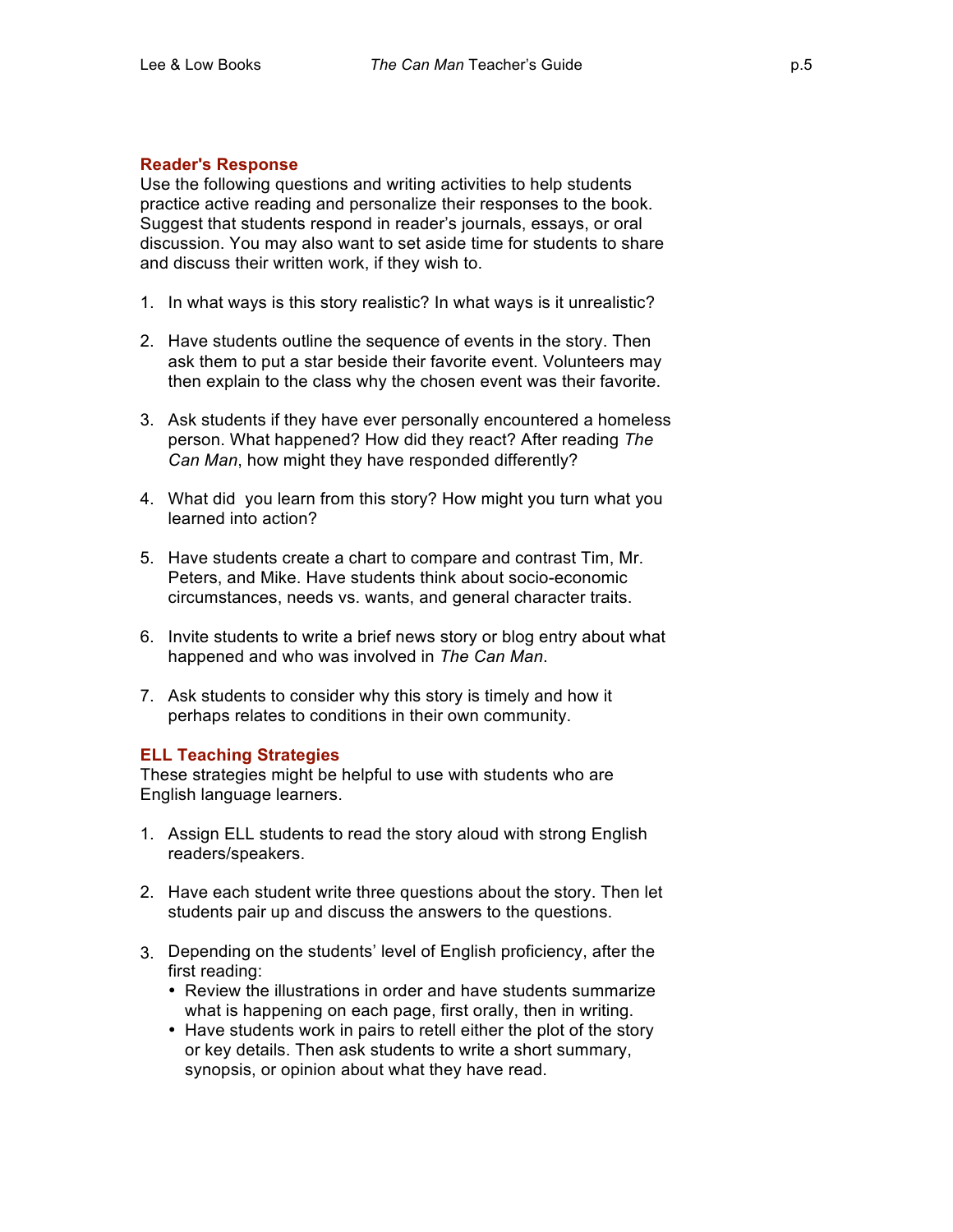4. Have students give a short talk about what they admire about a character or central figure in the story.

### **INTERDISCIPLINARY ACTIVITIES**

Use some of the following activities to help students integrate their reading experiences with other curriculum areas.

### **Social Studies**

After reading this story, students may find themselves wanting to help our in their community. With students' caretakers' permission, you might see if students might volunteer in the local soup kitchen, organize a food drive, or do a park or street clean up. A great place for a single student to look or volunteer opportunities is [DoSomething.org,](http://www.dosomething.org/) an organization that creates volunteer opportunites that do not cost anything and do not require a car.

### **Language Arts**

- 1. Find some newspaper or TV news examples of students helping others. Have students read the clippings and/or watch the news reports. Then ask students to pick the news story that was most interesting and create a short narrative story based on the news.
- 2. The author of *The Can Man* often uses descriptive language in the story, e.g. whizzed up, clinking like coins, bumped the bags downstairs. Have each student find five (or more) examples of descriptive language from the story that most appeals to him or her. Then challenge students to write their own stories that incorporate this language. Students' stories may be realistic or fantasy.

### **Science**

- 1. Let each student do research on reducing, reusing, and recycling. Have each student decide which method he or she thinks is best for the environment and make a list of the positives of his or her chosen method. Then have all students who chose the same method gather and create a chart or poster that illustrates the positives of their chosen method. Display the charts or posters in the classroom.
- 2. If you do not already have separate recycling bins in the classroom, students may want to set up separate waste baskets or cartons to recycle cans, paper, and plastic. The school janitor could be enlisted to help students learn what kinds of materials are separated and recycled in your community.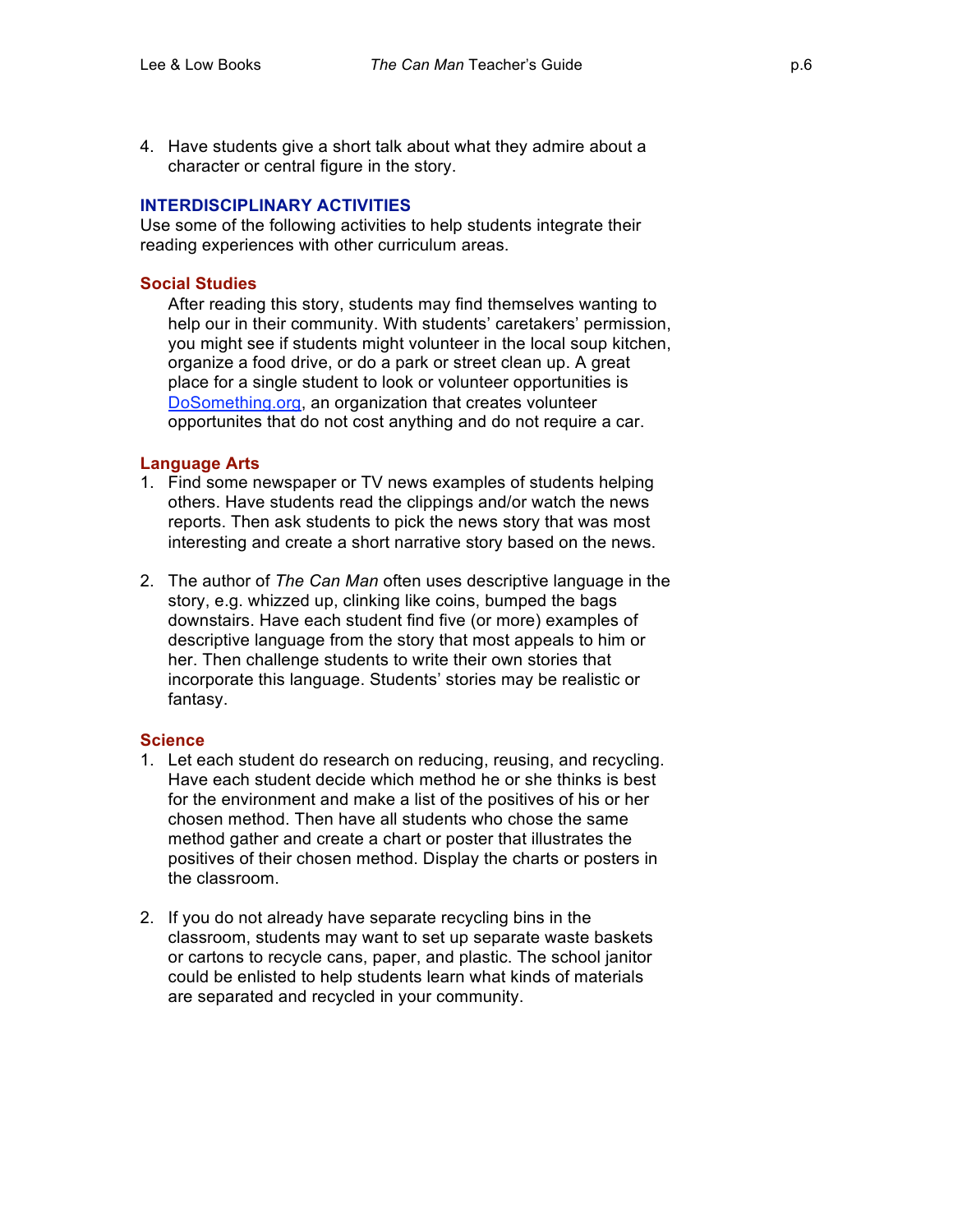#### **Math**

Have students work with prices or fake money to explore budgeting. Give students a set budget and a list of items they may need or want to buy during a week. Then ask students which items they would choose to buy within their budget and which they will not be able to afford.

#### **Art**

Give students a paper cut out of a skateboard shape and let each student decorate his or her skateboard with their own words and/or designs. Students may also affix cotton balls to their decorated skateboards for wheels.

#### **ABOUT THE AUTHOR**

**Laura E. Williams** is the author of numerous award-winning picture books and middle grade novels. Born in South Korea and adopted by a family in the United States, Williams has since lived and traveled all over the world. She most recently moved to Kenmore, Washington. Visit her on the web at [lauraewilliams.com.](http://lauraewilliams.com/)

#### **ABOUT THE ILLUSTRATOR**

**Craig Orback** is a fine artist who has illustrated many highly praised books for children, several of which focus on historical subjects. In addition to creating illustrations and fine art, Orback teaches children's book illustration and oil painting at local community colleges. He lives in Seattle, Washington. You can find him online at [craigorback.com](http://craigorback.com/).

#### **Book Information**

\$18.95, HARDCOVER ISBN 978-1-60060-266-5 40 pages, 10-1/4 x 9-1/4 Reading Level: Grades 2-3 (Reading level based on the Spache Readability Formula) Interest Level: Grades K-5 Guided Reading Level: M Accelerated Reader® Level/Points: 3.4/.5 Themes: Homelessness, Compassion, Friendship, Recycling, Working Toward a Goal

### **RESOURCES ON THE WEB**

Learn more about *The Can Man* at: http://www.leeandlow.com/books/379/hc/the\_can\_man BookTalk with Laura E. Williams and Craig Orback: http://www.leeandlow.com/p/canman.mhtml